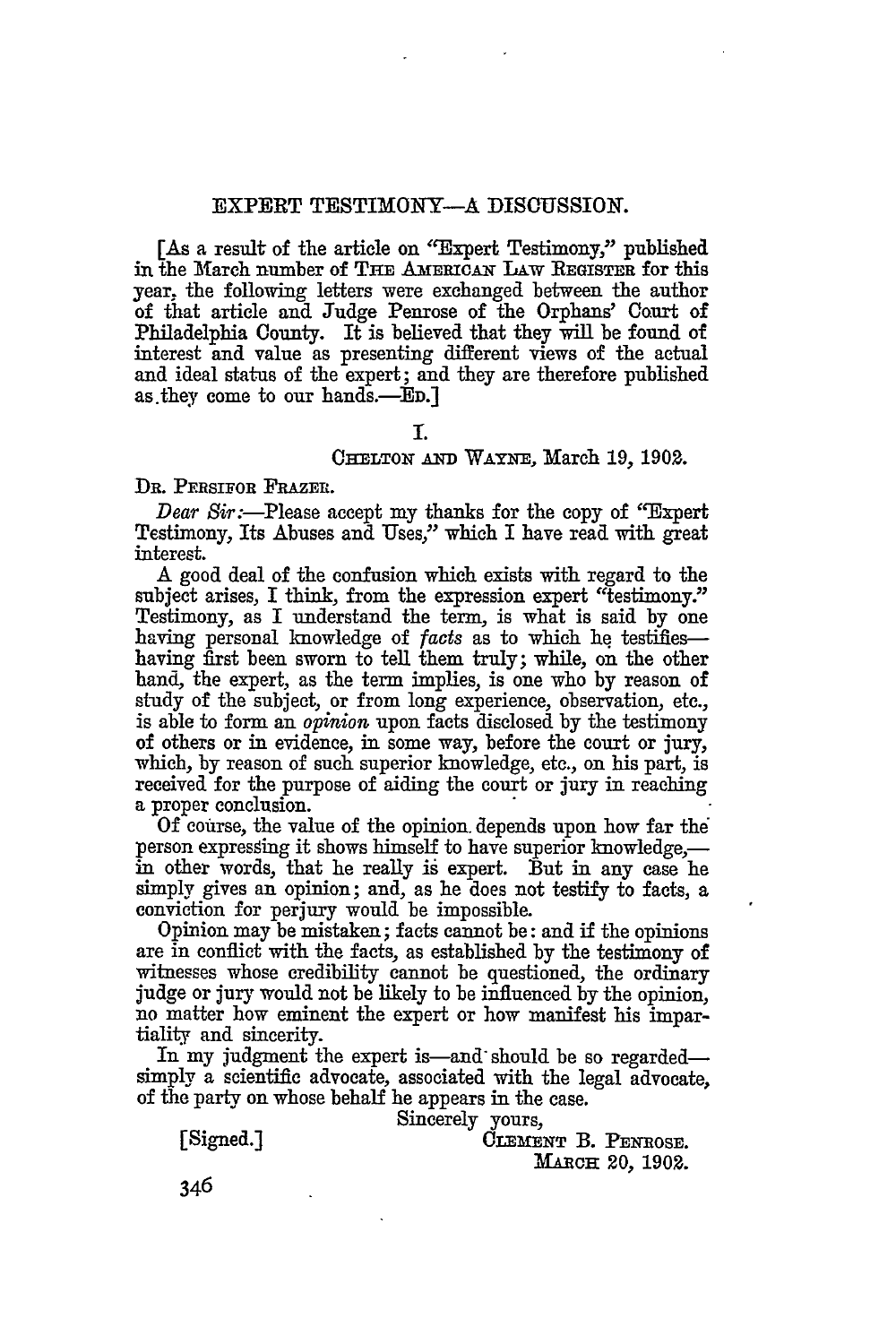#### $II.$

### **HON. CLEMENT** B. PENmoSE, **GERMANTOWN.**

*Dear Sir:-Your* notice of my article is appreciated. I feel sure you will absolve me from suspicion of egotism or interested motive for adding a word on behalf of the thousands of conscientious professional men, whose acquired knowledge in situations where accurate information is necessary is, and must ever be, used **by** the courts; as the experience of a guide must be used in an unknown country **by** officers of the law in pursuit of a criminal. The best representatives of this class feel their position to be one of serious responsibility, and from the time they enter the witness-box owe allegiance only to the truth (as the object), and the court (as the instrument of attaining **-** that object), no matter who pays their fees. If there be expert witnesses who are partisans, it is because it is the interest of attorneys that there should be such witnesses. Only a few weeks ago I was reproached **by** an attorney who had retained me, because in giving my conclusions (which were favorable to his side) I specified precisely the amount of material which had been given me on which to base a judgment. I have little doubt that the conclusions I arrived at would have been emphasized if, in answer to my repeated requests, more standards had been provided, but they were not. The jury found against the client of the attorney just mentioned (on quite other grounds than any with which I had to do) and the latter asked me with much indignation, "Why did you expose to my opponent that you had but two standards?" I replied, "Because it was true, important, and might not have been brought out in cross-examination." "That is not my idea of an expert," said he. Nor is it the idea of the majority of members of the bar: if it were, the tacit assumption that expert conclusions are for sale would not be so generally entertained.

I have expressed in the article published in THE AMERICAN LAW REGISTER, in December, 1898, as well as in my book, "Bibliotics," and elsewhere, that for me the true expert must be simply an *amicus curia*. If he be a disguised special counsel, or as **you** call it a "scientific advocate," he is an expert fighter, a case winner,—what you will,—but not an expert in its highest and best sense. The distinction is like that between the torpedo boat and the torpedo-boat destroyer; or still better, between a judge and an advocate.

Outside of legal definition and usage, about which I am not entitled to an opinion, I repudiate the idea of advocacy in an expert; or that he does not testify to facts as much as an eyewitness; or that he should not be as liable as any other liar to prosecution for perjury if he knowingly misstates. The opinion

 $\tilde{a}$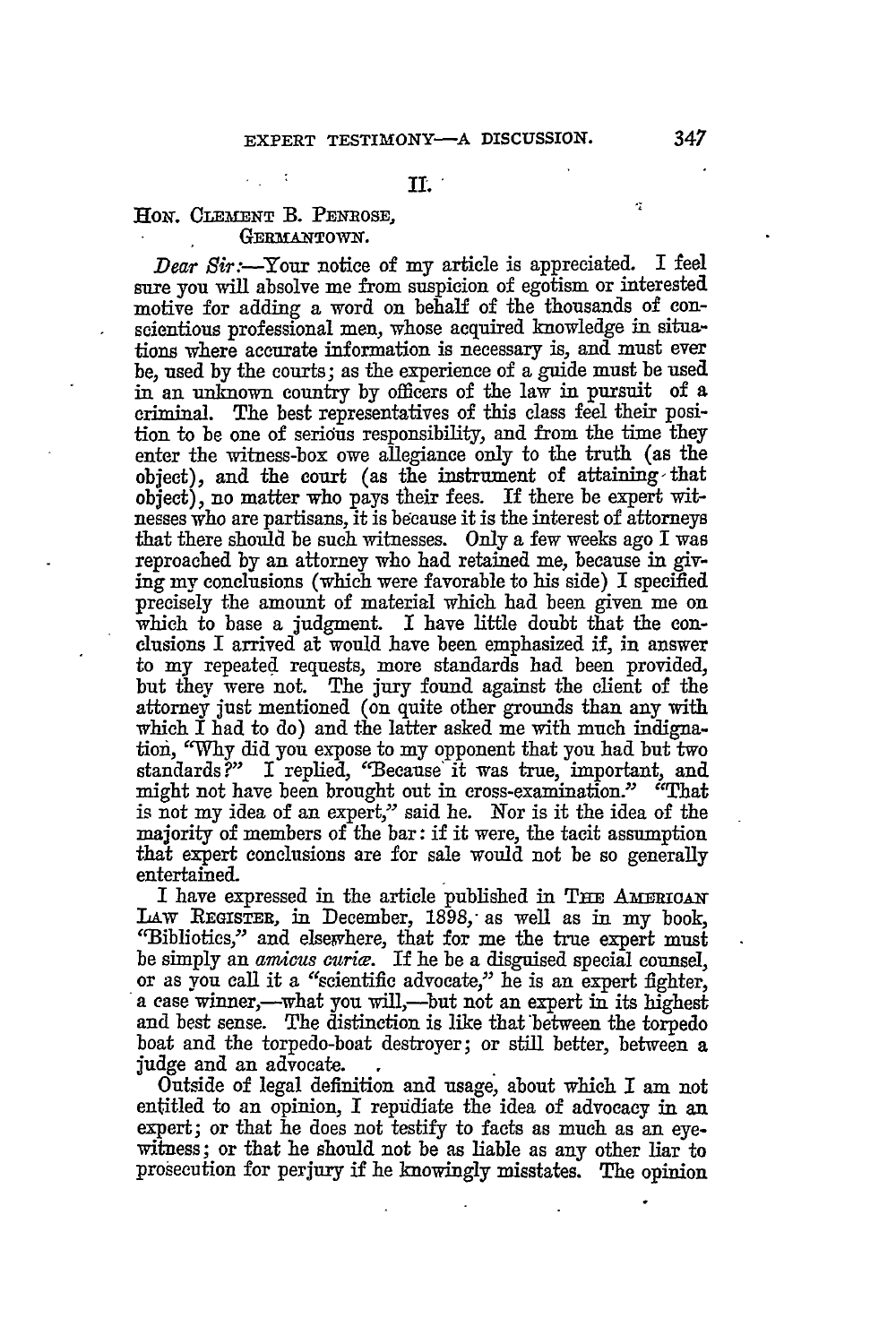which results from an examination of a subject **by** an expert is a fact as much as any occurrence, and if he deliberately denies holding such an opinion, he is (outside of the legal definitions) a perjurer and a criminal. I confess I cannot understand the legal restriction of an expert's examination to opinion.

Suppose the question is as to whether a piece of steel contained, as required by contract, less than three-hundredths of one per cent of phosphorus. Does not the chemist who weighs out and testifies to the actual amount testify as to a fact? Does not the bacteriologist who detects and proves by cultures the micro-organism typical of a certain disease testify to a fact? **Has** not an eminent English judge said that a state of mind is a fact?

There is but one truth and but one best method of attaining it, whether it be called rules or evidence, or the scientific method. I speak only from experience with the latter in expressing my conviction that proof by various converging circumstantial lines, which have been rigidly scrutinized, is indefinitely stronger than eye-witness evidence, which after all is opinion evidence to the extent that it is an interpretation of what seemed to be a visual impression. The danger of error through one illusion is greater than where any other than the state of things represented by the conclusion would leave twenty circumstances with their ends in the air like a disarranged Chinese puzzle.

Very sincerely and respectfully,<br> **PERSIFOR FRAZER.** 

### **I.**

## **CHELTON AND WAYE,** March **21, 1902.**

### DR. PERSIFOR FRAZER.

*My Dear Sir:.-A* scientific man may, of course, testify to facts, as in the case of percentage of phosphorus in a piece of steel, suggested in your note of yesterday, which reached me this morning, or that of the quantity of coal taken from a mine, referred to in your very instructive essay; but in so doing, though his scientific knowledge has taught him how to ascertain the fact, he testifies to the fact, thus ascertained, and not to a mere opinion,-and, therefore, not as an expert but as an ordinary witness. In such case if he testifies falsely he can be indicted and convicted of perjury. But when he asserts that in his opinion a testator was of unsound-mind, or that what purports to be the signature of one whom he has never known is, in his opinion, simulated, how would it be possible-though his moral guilt would be no less--to convict him of perjury, no matter how untrue the assertion may be?

If the expert could act simply as *amicus ouria,* or *amicus juratorun* (for he is generally called in to express his opinion

 $348$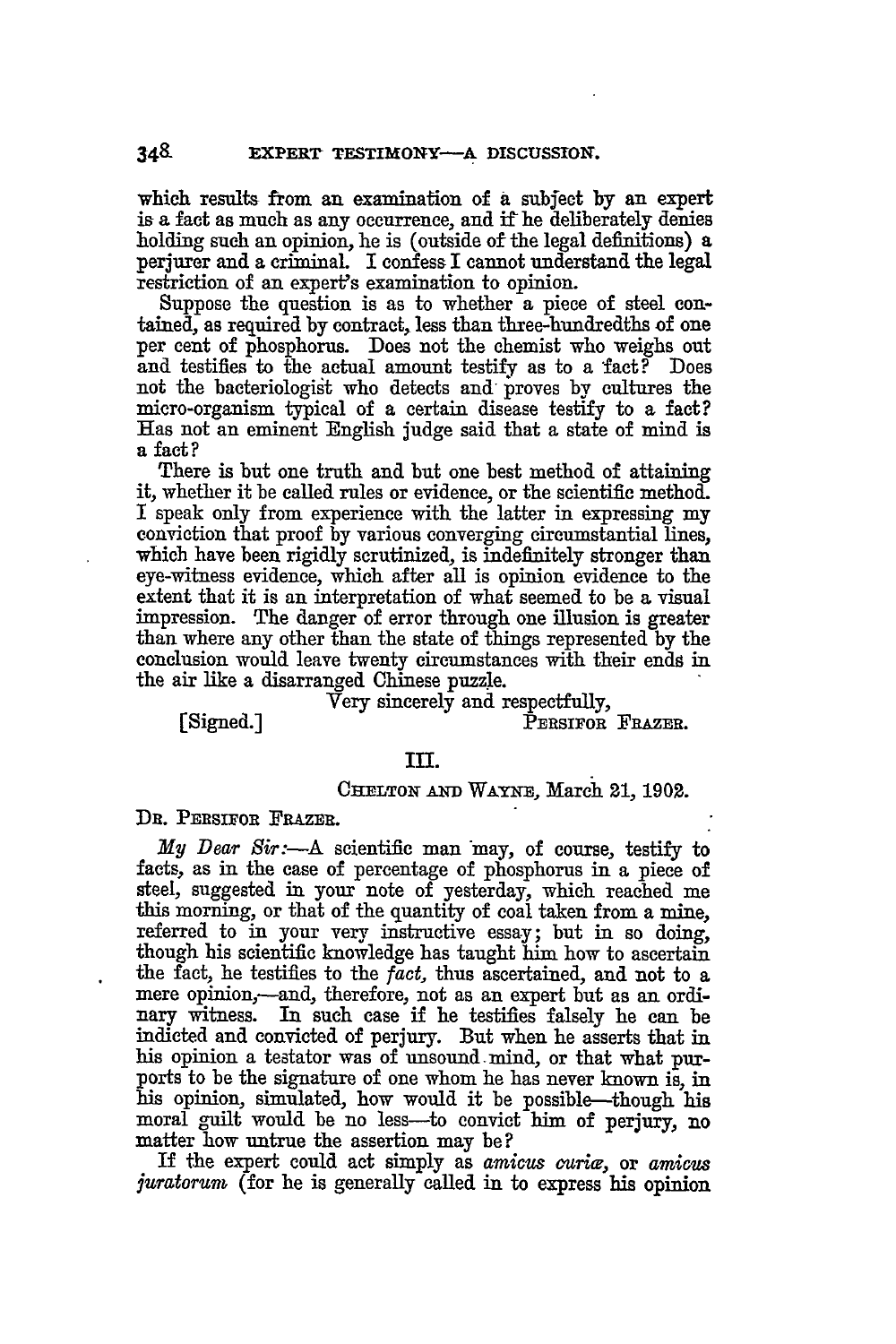as to questions of fact), or if he could be regarded as in a judicial position, there would be, unquestionably, the great advantage of impartiality and freedom from bias; but in the latter case, there would have to be an appellate court of scientific men to review his judgments, just as a court of lawyers reviews the judgment of the legal judge; while in the former case, it would not do to deprive the party against whom the scientific opinion is pronounced of the opportunity of contradicting the soundness of the opinion or showing by cross-examination the want of knowledge of the person expressing it, or the illogical method by which his conclusion was deduced from his premises.

As advocate, he will convince, if his reasons are sound, just as the legal advocate does when he shows that the facts and the law are as he asserts.

Sincerely yours,

[Signed.] **CLEMENT** B. PENROSE.

# **IV.**

**MARCH** 22, **1902.**

# HON. CLEMENT B. PENROSE, GERMANTOWN.

*Dear Sir*:—The reply you were good enough to make to my letter brings us face to face with one of the most difficult problems in the expert question, which is: "Who is to be the judge of whether certain testimony is fact or opinion ?"

Before the perfection of Bertillon's system of measuring criminals, those most competent to judge admitted that where the identification of an individual was only through a general impression of his features in the minds of his nearest relatives and friends, numerous instances kept recurring where it failed. Even where some personal peculiarity (a broken tooth, a mole, and the like) was known to exist, this peculiarity, or a few such, had been found upon the falsely identified person. In \the absence of some very extraordinary peculiarity, or a large number of small ones, it may be said that, up to the application of Bertillon's system, identification of a person was a matter of opinion and not of fact. Bertillon simply enormously multiplied the details which were made the basis of an identification, measuring the lengths and breadths of the separate parts of the body, until such an anatomical formula was reached as no human being **has** ever duplicated. The chance of any other thing possessing all these peculiarities being represented as millions against one, it is considered practically "certain" that one who furnishes measurements exactly corresponding to a given record is the individual of whom the record is made. **By** this advance in method the question has ceased to be one of opinion and has become one **of** -fact.